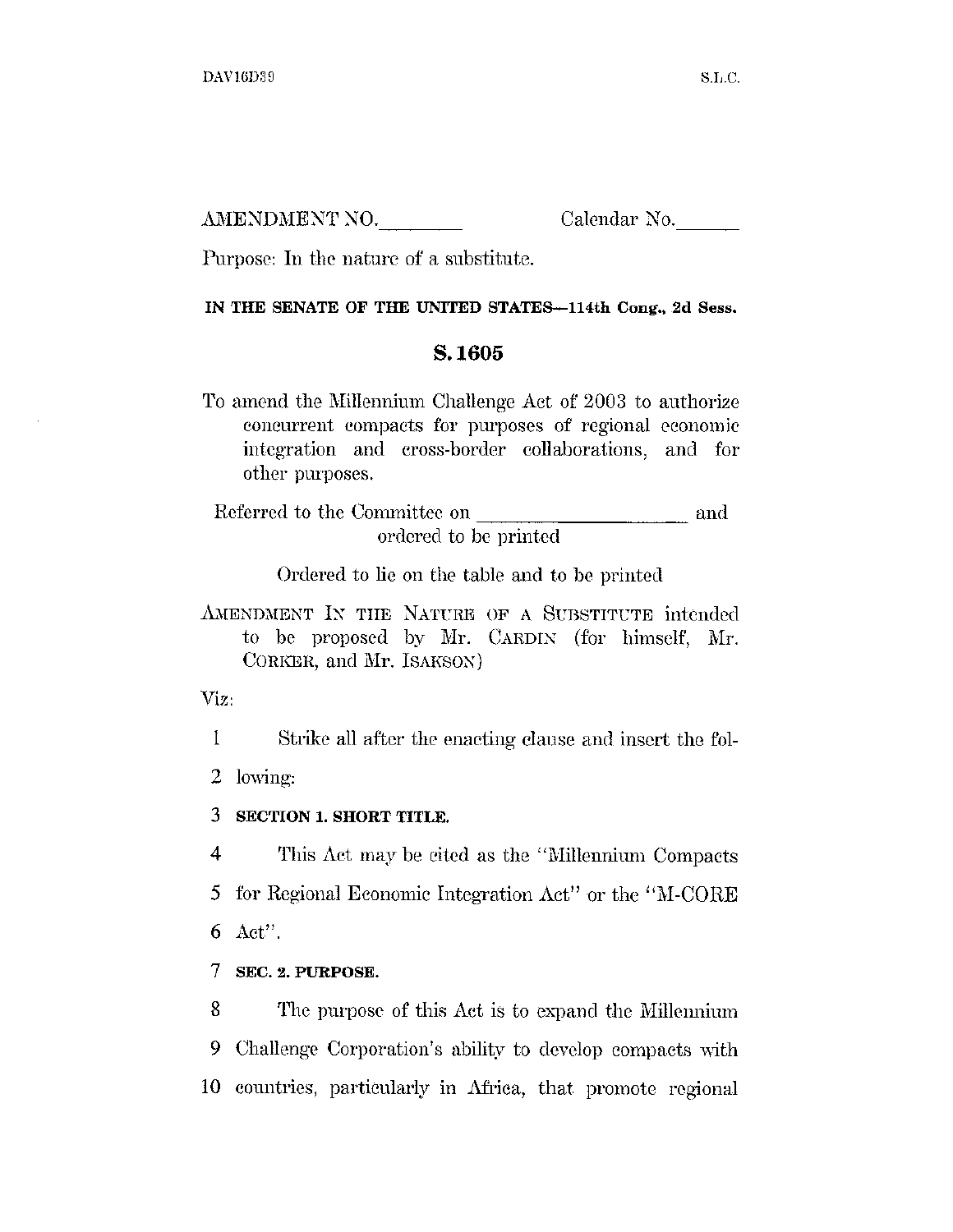$\overline{2}$ 

economic integration and cross-border collaborations, and  $\mathbf{1}$ make other changes to the Millennium Challenge Act of  $\overline{2}$ 2003 to promote the Millennium Challenge Corporation's 3  $\overline{4}$ mission.

## SEC. 3. MILLENNIUM CHALLENGE COMPACT. 5

(a) IN GENERAL.-Section 609 of the Millennium 6 7 Challenge Act of 2003 (22 U.S.C. 7708) is amended—

 $(1)$  in subsection  $(k)$ , by striking the first sen-8 9 tence; and

10  $(2)$  by adding after subsection  $(k)$  the following 11 new subsection.

"(1) CONCURRENT COMPACTS.—An eligible country 12 13 and the United States that have entered into and have in effect a Compact under this section may enter into and 14 have in effect at the same time not more than one addi-15 16 tional Compact in accordance with the requirements of this title if-17

 $''(1)$  one or both of the Compacts are or will be 18 19 for purposes of regional economic integration, in-20 creased regional trade, or cross-border collabora-21 tions; and

22  $''(2)$  the Board determines that the country is 23 making considerable and demonstrable progress in 24 implementing the terms of any existing Compacts 25 and supplementary agreements thereto.".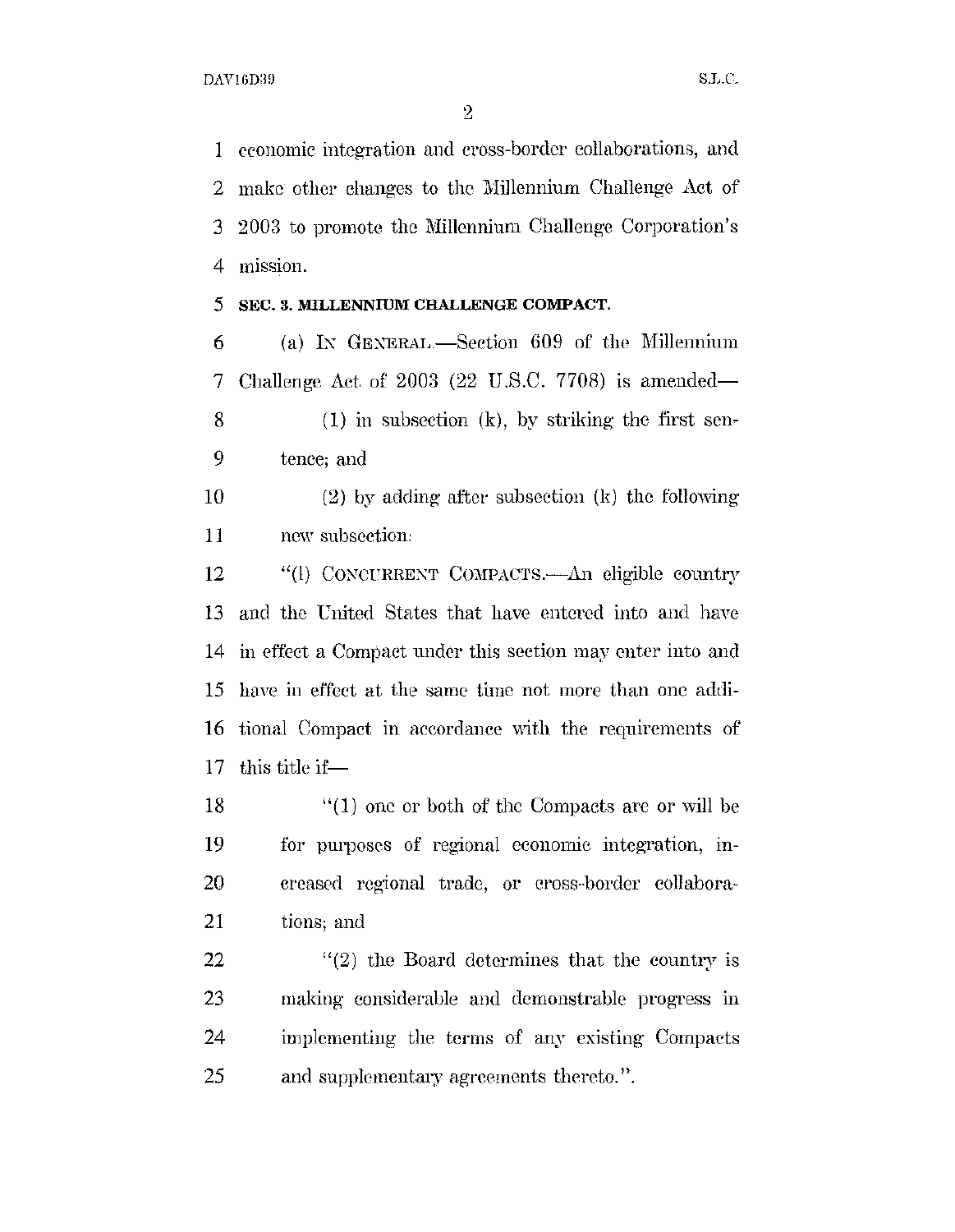$\mathbf{1}$ (b) APPLICABILITY.—The amendments made by sub-2 section (a) apply with respect to Compacts entered into between the United States and an eligible country under 3 4 the Millennium Challenge Act of 2003 (22 U.S.C. 7701) 5 et seq.) before, on, or after the date of the enactment of this Act. 6

7  $\left( \mathrm{e}\right)$ CONFORMING **AMENDMENT.** Section 8 613(b)(2)( $\Lambda$ ) of such Act (22 U.S.C. 7712(b)(2)( $\Lambda$ )) is 9 amended by striking "the Compact" and inserting "any 10 Compact".

## 11 SEC. 4. CANDIDACY STATUS.

Section  $606(a)(2)$  of the Millennium Challenge Act 12 of 2003 (22 U.S.C. 7705) is amended-13

 $14$  $(1)$  by redesignating subparagraphs  $(A)$  and 15 (B) as clauses (i) and (ii), respectively, and moving 16 such clauses, as so redesignated, 2 cms to the right; 17 (2) by striking "FISCAL YEARS.—A country" 18 and inserting the following "FISCAL YEARS.— 19 "(A) IN GENERAL.—"; and

20 (3) by adding at the end the following new sub-21 paragraph:

22 "(B) TREATMENT OF COUNTRIES WITH 23 PER CAPITA INCOME CHANGES.- A country 24 qualifying for candidate status under this sec-25 tion with a per capita income that changes in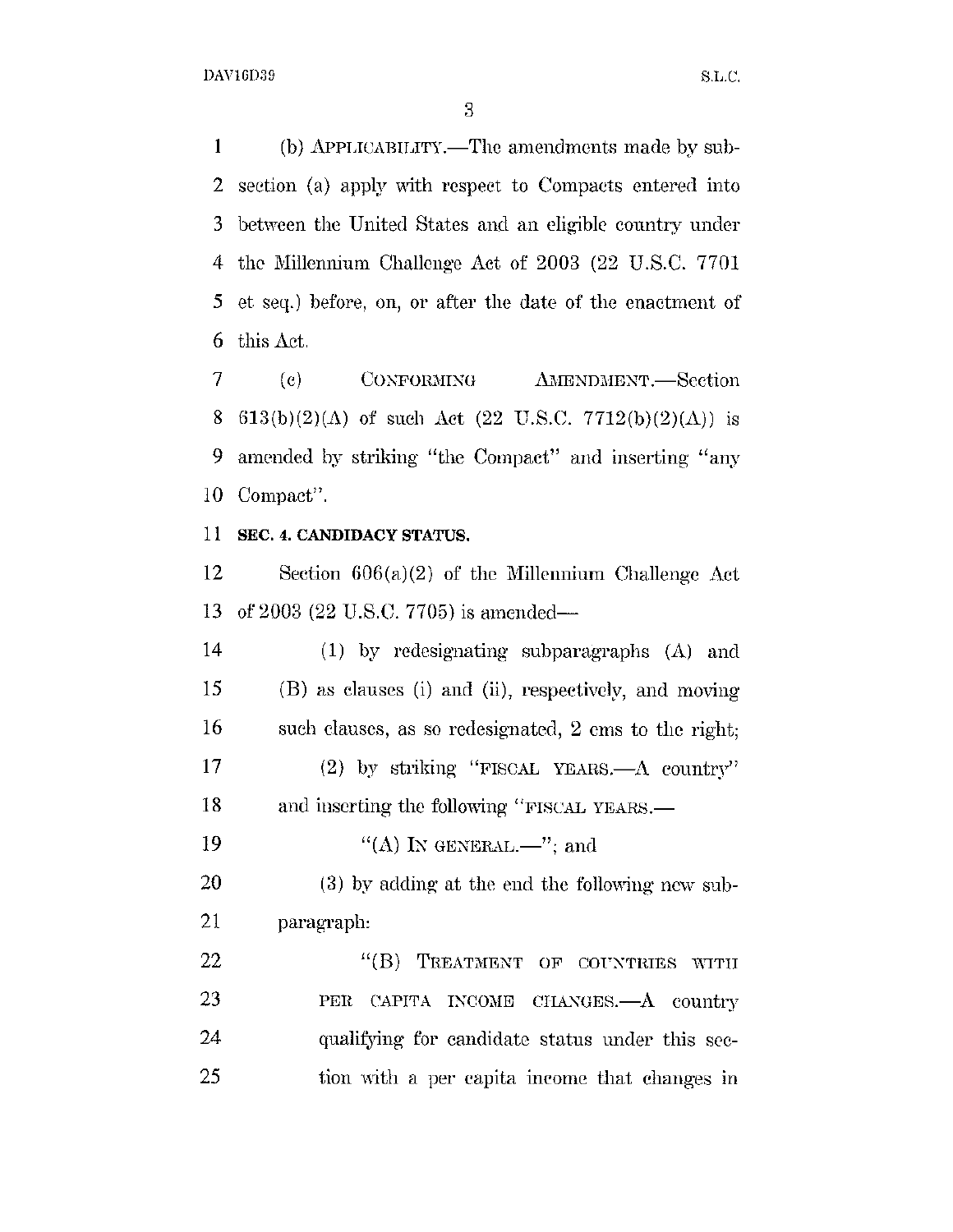| 1  | the fiscal year such that the country would be                        |
|----|-----------------------------------------------------------------------|
| 2  | reclassified from a low income country to a                           |
| 3  | lower middle income country or from a lower                           |
| 4  | middle income country to a low income country                         |
| 5  | shall retain its candidacy status in its former                       |
| 6  | income classification for such fiscal year and                        |
| 7  | the two subsequent fiscal years.".                                    |
| 8  | SEC. 5. CARRYOVER AUTHORITY FOR PRIVATE SECTOR                        |
| 9  | MEMBERS OF BOARD OF DIRECTORS.                                        |
| 10 | Section $604(c)(4)(B)$ of the Millennium Challenge                    |
| 11 | Act of 2003 (22 U.S.C. 7703(c)(4)(B)) is amended—                     |
| 12 | (1) by striking "3 years and may be" and in-                          |
| 13 | serting "3 years, may be"; and                                        |
| 14 | $(2)$ by inserting ", and may continue in each                        |
| 15 | appointment to serve until his or her successor is ap-                |
| 16 | pointed, but in no case more than one year Lafter                     |
| 17 | such appointment or reappointment]" after "an ad-                     |
| 18 | ditional 2 years".                                                    |
| 19 | SEC. 6. PUBLIC NOTIFICATION OF ENTERING INTO A COM-                   |
| 20 | PACT.                                                                 |
| 21 | Section 610 of the Millennium Challenge Act of 2003                   |
| 22 | $(22 \text{ U.S.C. } 7709(b))$ is amended by striking paragraph $(2)$ |
| 23 | and inserting the following new paragraph.                            |
| 24 | $f'(2)$ shall publish in the Federal Register a no-                   |
| 25 | tice that such detailed summary and the text of the                   |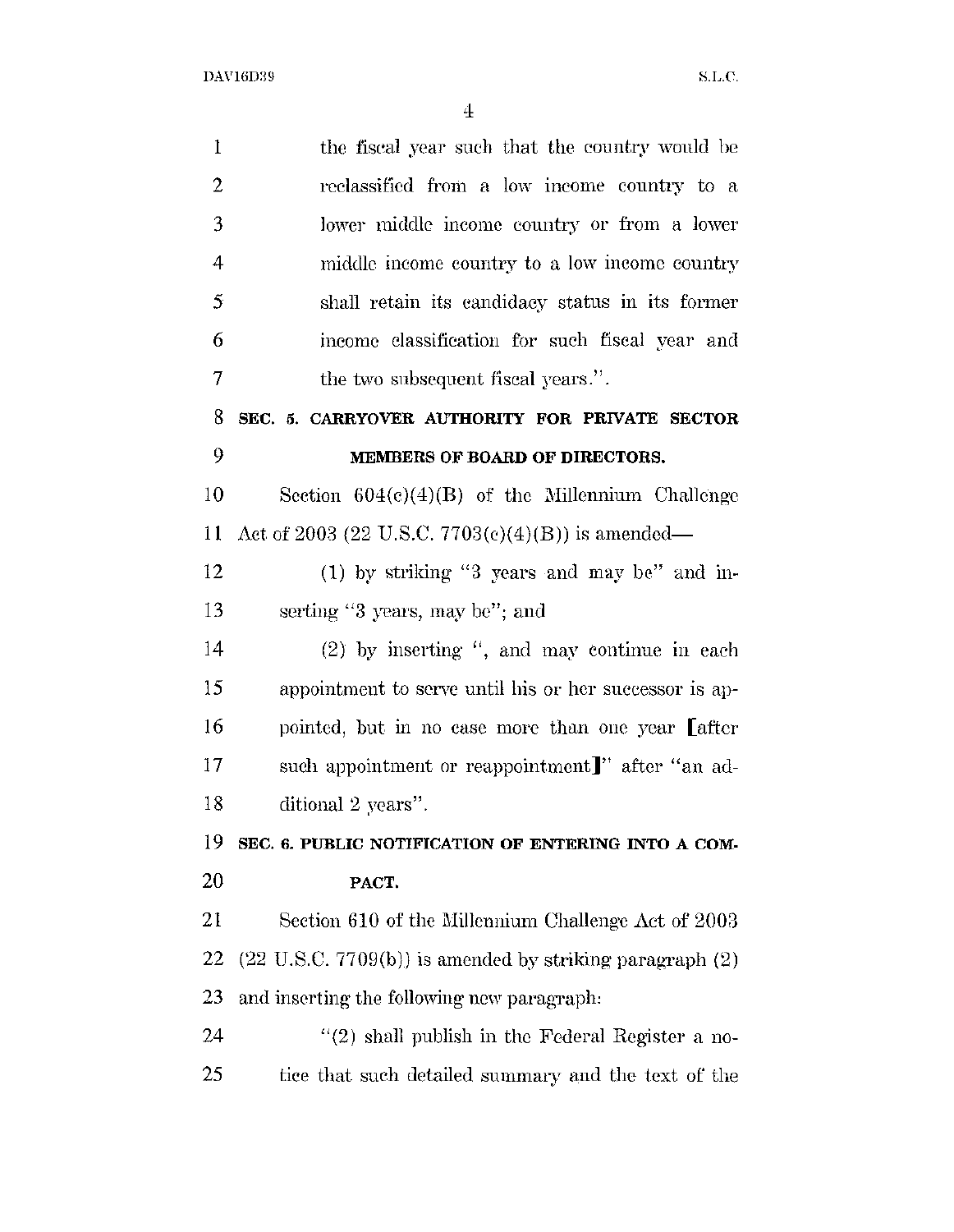$\overline{5}$ 

 $\mathbf{1}$ Compact is available on the Internet website of the  $\overline{2}$ and provide the address – the Corporation - of 3 website.".

4 SEC. 7. RESTRICTION ON THE USE OF THRESHOLD PRO-5 **GRAM FUNDS.** 

6 Subsection (d) of section 616 of the Millennium Challenge Act of  $2003$  (22 U.S.C. 7715) is amended to read 7 as follows: 8

9  $"$ (d) FUNDING.—

10 "(1) FISCAL YEAR 2004.—Not more than  $10$  $11$ percent of the amount appropriated pursuant to the 12 authorization of appropriations under section  $619(a)$ 13 for fiscal year 2004 is authorized to be made avail-14 able to carry out this section.

15 "(2) RESTRICTION RELATING TO THRESIIOLD 16 PROGRAMS.—None of the funds authorized by this 17 Act shall be available for a threshold program in a 18 country that does not qualify as a candidate country 19 under section 606.".

20 SEC. 8. ADDITIONAL REPORTING TO THE BOARD AND CON-

- 21 GRESS ON THE TREATMENT OF CIVIL SOCI-
- $22$ ETY IN AN ELIGIBLE COUNTRY.

23 Section 607 of the Millennium Challenge Act of 2003 24  $(22 \text{ U.S.C. } 7706)$  is amended—

25  $(1)$  in subsection  $(b)(1)$ —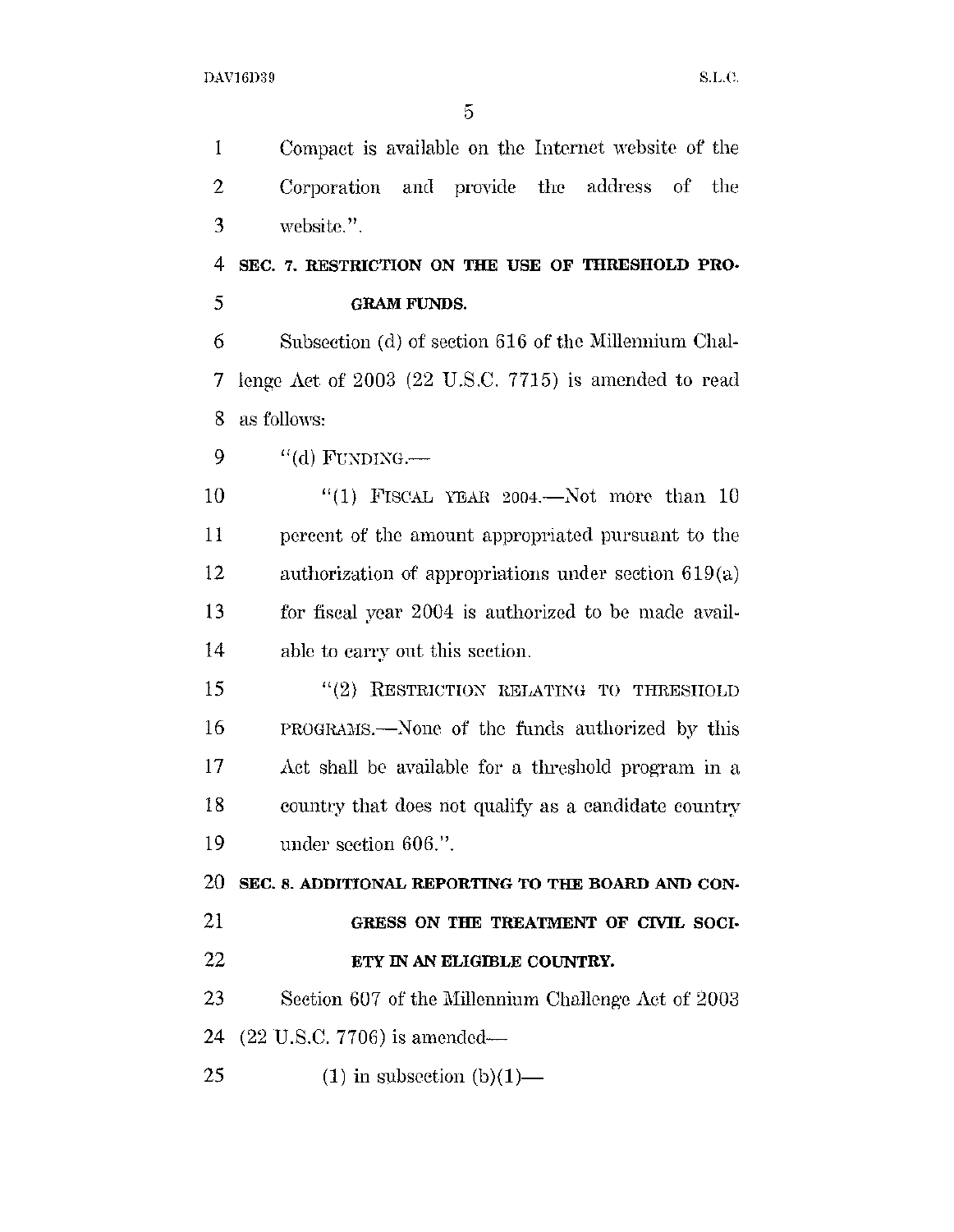| ٦ |  |
|---|--|
|   |  |

| $\mathbf 1$ | (A) in subparagraph (D), by striking $\lq$ ;                |
|-------------|-------------------------------------------------------------|
| 2           | and" and inserting a semicolon;                             |
| 3           | $(B)$ in subparagraph $(E)$ , by striking he                |
| 4           | semicolon at the end and inserting "; and"; and             |
| 5           | (C) by adding at the end the following new                  |
| 6           | subparagraph:                                               |
| 7           | " $(F)$ the quality of the civil society ena-               |
| 8           | bling environment;";                                        |
| 9           | $(2)$ by redesignating subsections (d) and (e) as           |
| 10          | subsections (f) and (g), respectively; and                  |
| 11          | $(3)$ by inserting after subsection $(e)$ the fol-          |
| 12          | lowing new subsection:                                      |
| 13          | "(e) REPORTING ON TREATMENT OF CIVIL SOCI-                  |
| 14          | ETY.—Before the Board selects an eligible country for a     |
| 15          | Compact, the Millennium Challenge Corporation shall pro-    |
| 16          | vide to the Board information on a country's treatment      |
| 17          | of civil society, including classified information when ap- |
| 18          | propriate. The information shall include an assessment      |
| 19          | and analysis of factors such as —                           |
| 20          | $"(1)$ any relevant laws governing the formation            |
| 21          | or establishment of a civil society organization, par-      |
| 22          | ticularly laws intended to curb the activities of for-      |
| 23          | eign civil society organizations;                           |
| 24          | $\lq(2)$ any relevant laws governing the operations         |
| 25          | of a civil society organization, particularly those laws    |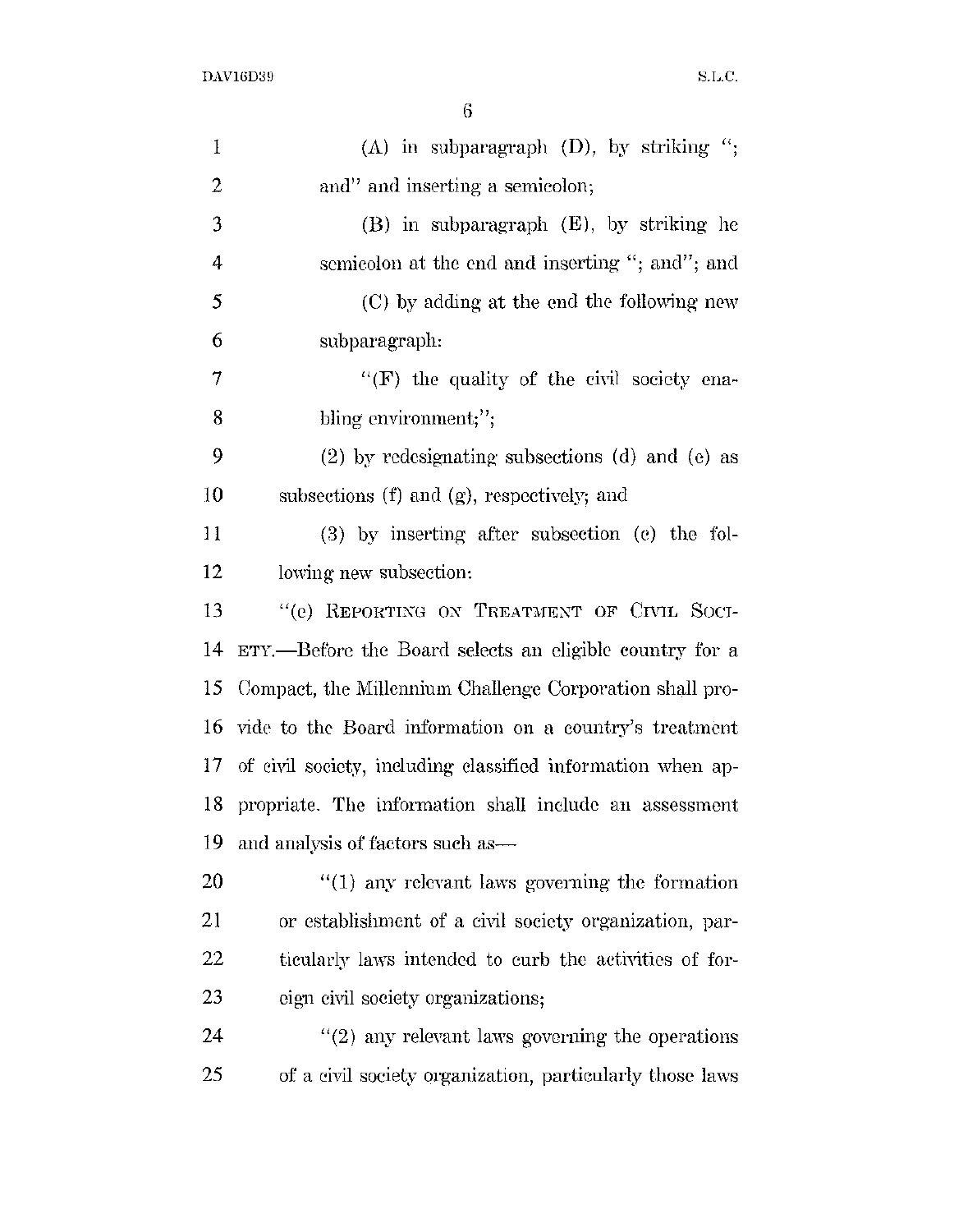$\overline{7}$ 

| seeking to define or otherwise regulate the actions of                                       |
|----------------------------------------------------------------------------------------------|
| foreign civil society organizations;                                                         |
| "(3) laws relating to the legal status of civil so-                                          |
| ciety organizations, including laws which effectively                                        |
| discriminate against foreign civil society organiza-                                         |
| tions as compared to similarly situated domestic or-                                         |
| ganizations;                                                                                 |
| $(4)$ laws regulating the freedom of expression                                              |
| and peaceful assembly; and                                                                   |
| $(5)$ laws regulating the usage of the Internet                                              |
| generally and by foreign civil society organizations in                                      |
| particular.".                                                                                |
| SEC. C SUBNATIONAL COMPACTS.                                                                 |
| (a) CANDIDATE COUNTRIES FOR SUBNATIONAL COM-                                                 |
| PACTS WITH SIGNIFICANT IDENTIFIABLE POCKETS OF                                               |
| POVERTY.—Section 609 of the Millenniyan Challenge Act<br>16                                  |
| of 2003 (22 U.S.K. 7708), as amended by section $3(a)$ ,                                     |
| 18 is further amended by adding at the end the following new                                 |
| subsection:                                                                                  |
| "(m) SUBNATIONAL CONRACTS .-                                                                 |
| GENERAL.— $\mathbf{N}_{\mathbf{R}}$ e United States may<br>$\mathfrak{C}(1)$ is $\mathbb{R}$ |
| enter into subnational compacts designed to benefit                                          |
| populations experiencing extreme poverty within can                                          |
| didate countries for the purposes of alleviating et                                          |
|                                                                                              |
|                                                                                              |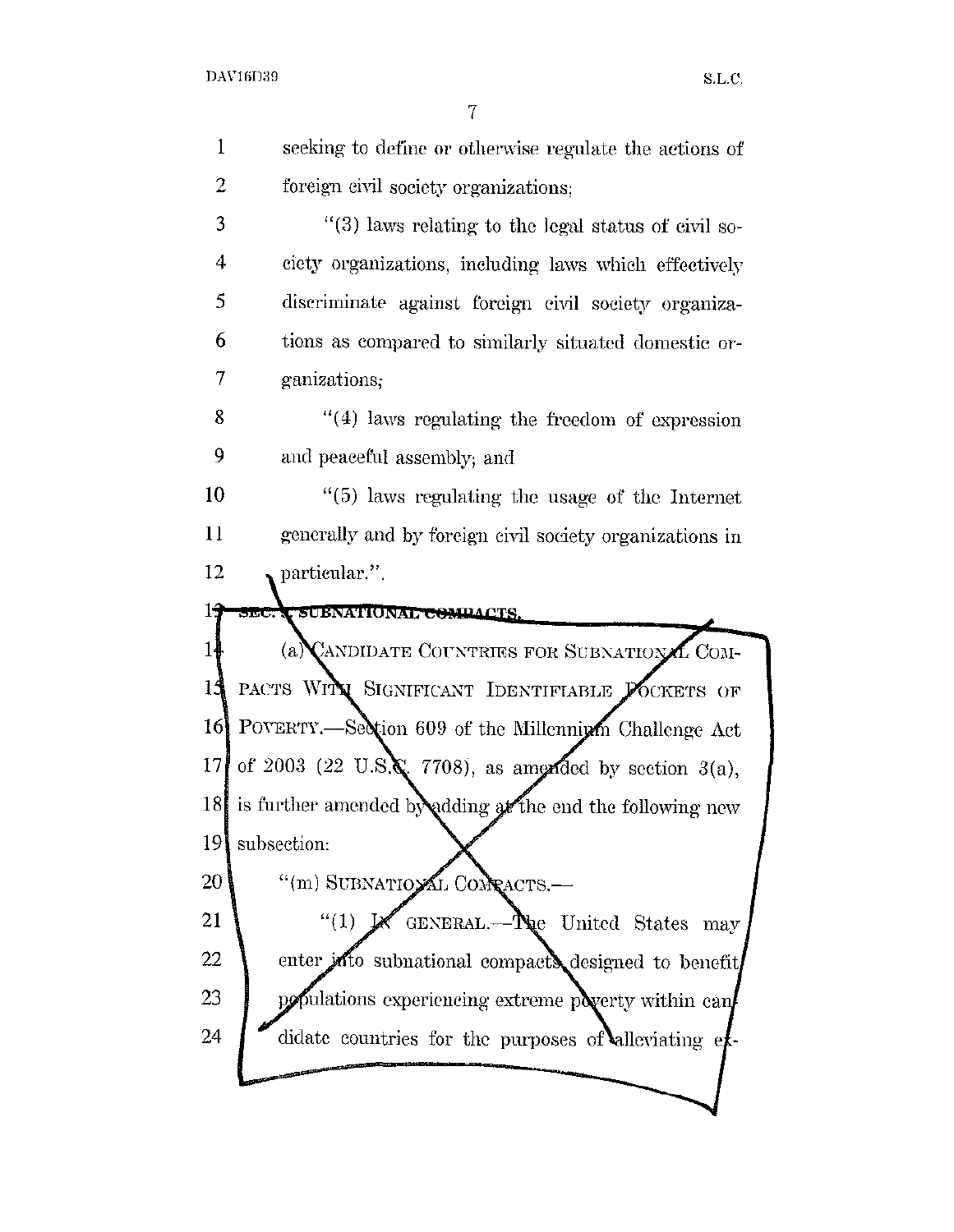|    | ह                                                              |  |
|----|----------------------------------------------------------------|--|
| 1  | treme poverty within an identifiable subnational pop-          |  |
| 2  | ulation of a candidate country.                                |  |
| 3  | "(2) <b>R</b> LIGIBILITY.—A country may qualify for            |  |
| 4  | a subnational compact to benefit a population expe-            |  |
| 5  | riencing extreme poverty if—                                   |  |
| 6  | "(A) the subnational population is an iden-                    |  |
| 7  | tifiable group subsisting bolow the national pov-              |  |
| 8  | erty line, as defined as-                                      |  |
| 9  | "(i) living of less than the country's                         |  |
| 10 | median house fold consumption or income                        |  |
| 11 | per capita per day; or                                         |  |
| 12 | "(ii) ff such data is not available, sub-                      |  |
| 13 | sisting below the global extreme poverty                       |  |
| 14 | line as established by the World Bank for                      |  |
| 15 | the previous two vears;                                        |  |
| 16 | $\mathscr{C}(\!\!\!\!\!B)$ the country has demonstrated a com- |  |
| 17 | mitment to improving economic conditions with-                 |  |
| 18 | in the target subnational population intended to               |  |
| 19 | be the beneficiary of the subnational compact;                 |  |
| 20 | and                                                            |  |
| 21 | $\lq\lq$ the subnational compact is designed                   |  |
| 22 | to promote economic and income growth among                    |  |
| 23 | the members of the identified subnational tar-                 |  |
| 24 | get population.                                                |  |
| 25 | $"(3)$ LIMITATIONS.—                                           |  |
|    |                                                                |  |